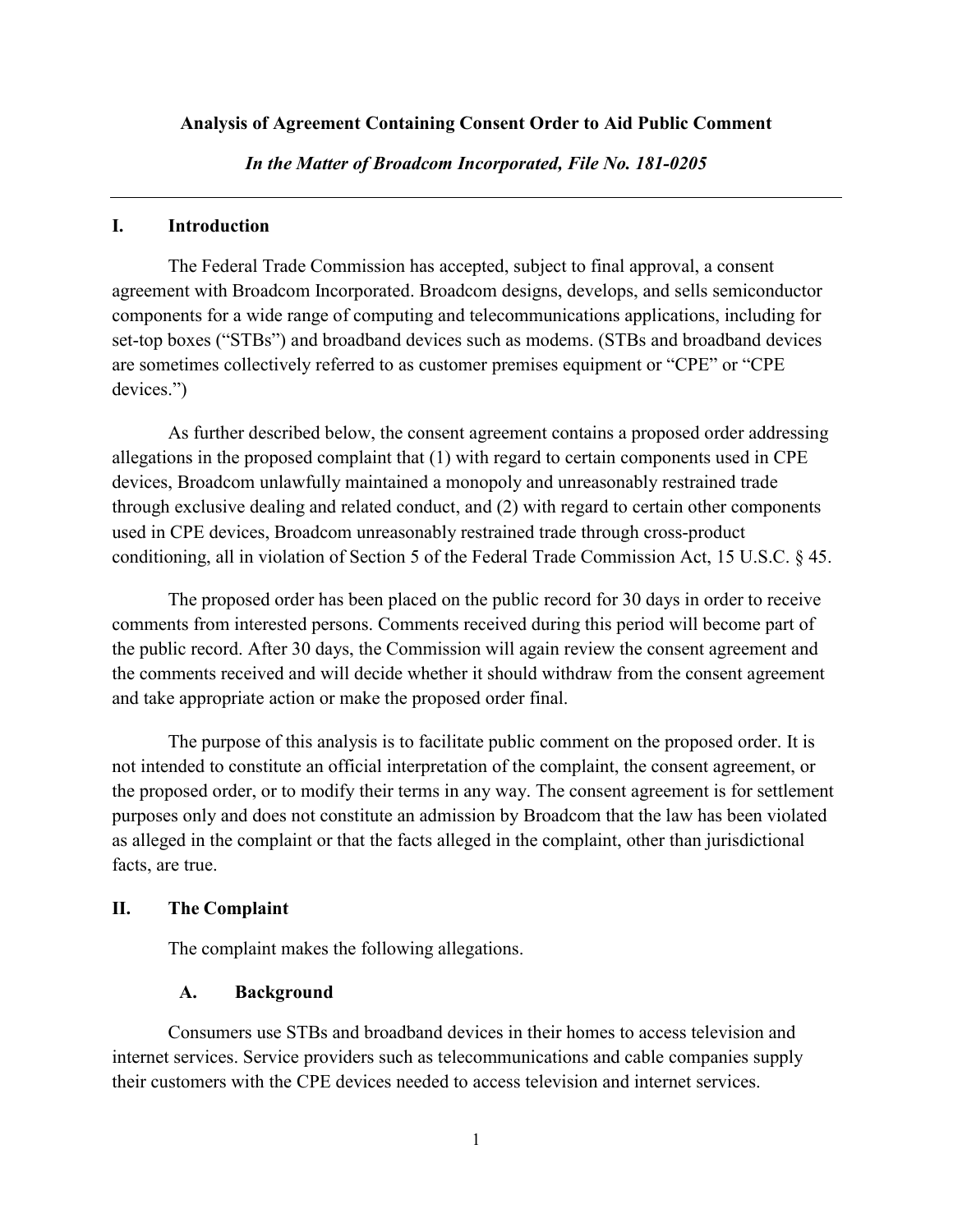Broadcom makes semiconductor components that are used in CPE devices. These include a "system on a chip" or "SOC," which is the core component directing the functions and features of a CPE device; a "front-end" chip, which converts incoming analog signals to digital signals to be read by the SOC; and a "Wi-Fi" chip, which enables a device to connect to a wireless network. Original equipment manufacturers ("OEMs") incorporate these components into STBs and broadband devices, which they typically build to service-provider specifications and sell to service providers.

Broadcom has long been the dominant supplier of (i) SOCs for traditional "broadcast" STBs,<sup>[1](#page-1-0)</sup> (ii) SOCs for DSL broadband devices, and (iii) SOCs for fiber broadband devices (the "Monopolized Products"). In addition, Broadcom is one of few significant suppliers of (iv) Wi-Fi chips for CPE devices, (v) front-end chips for CPE devices, (vi) SOCs for "streaming" STBs, and (vii) SOCs for cable broadband devices (collectively, the "Related Products," and together with the Monopolized Products, the "Relevant Products").<sup>[2](#page-1-1)</sup> Broadcom also provides essential ongoing engineering and software support services for devices containing its components. The markets for Monopolized Products and Related Products are concentrated and have significant barriers to entry and expansion.

As early as 2016, Broadcom recognized that it faced competitive threats to its monopoly power in Monopolized Products from low-priced, nascent rivals. Broadcom understood that nascent rivals could, by working with key OEMs and service providers, become stronger, more effective competitors. Leading service providers and OEMs were seeking to lessen their dependence on Broadcom and to foster competition in CPE component markets. These customers sought component-supplier diversity for multiple reasons, including to promote competitive pricing and to ensure continuity of supply. Another factor threatening Broadcom's monopoly power was the ongoing "cord-cutting" trend, whereby consumers were beginning to move away from traditional "broadcast" (*e.g.*, cable or satellite) television service and instead to access television and other video content via a "streaming" internet connection. This trend threatened Broadcom because its market position was stronger in "broadcast" STB SOCs (where it has monopoly power) than in "streaming" STB SOCs.

These market conditions presented Broadcom with the incentive and opportunity to engage in anticompetitive conduct aimed at maintaining its monopoly power in markets for Monopolized Products and to use that power to weaken rivals and harm competition in markets for Related Products.

<span id="page-1-0"></span><sup>&</sup>lt;sup>1</sup> "Broadcast" STBs, sometimes referred to as "traditional" STBs, access television signals over a broadcast interface (*e.g.*, cable, satellite, or fiber), as distinct from "streaming" STBs, which access only streaming "internet protocol" (IP) signals, often over an internet connection.

<span id="page-1-1"></span><sup>&</sup>lt;sup>2</sup> The proposed order refers to Monopolized Products and Related Products as "Primary Products" and "Secondary Products," respectively.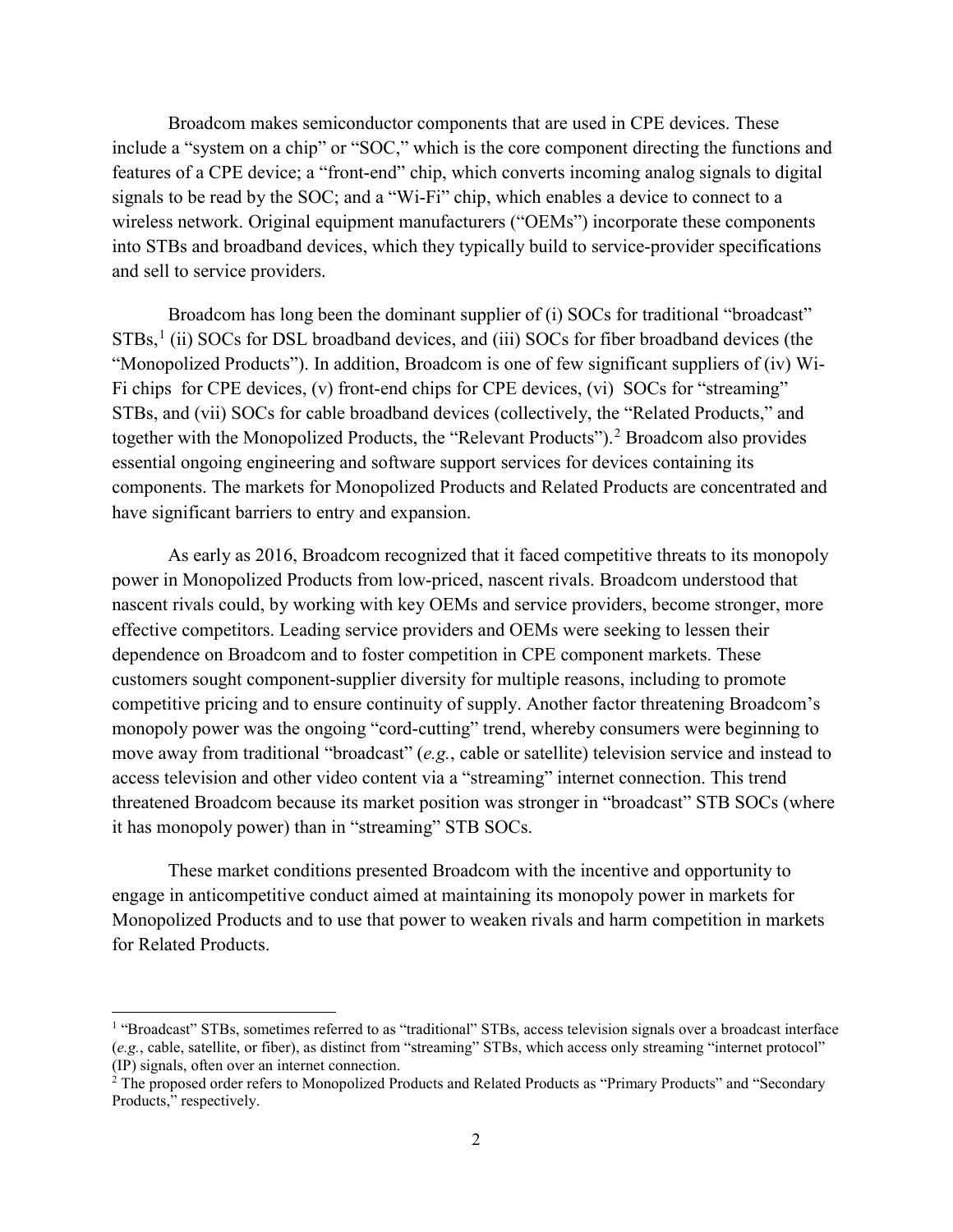### **B. Broadcom's Anticompetitive Conduct**

Broadcom acted to maintain its monopoly positions and unreasonably restrain competition by implementing a wide-ranging exclusivity program in which it conditioned customers' access to Monopolized Products and support services for these products on commitments to source Relevant Products from Broadcom on an exclusive or near-exclusive basis. Broadcom implemented this exclusivity program through a series of long-term contracts entered with both OEMs and service providers, and through an accompanying campaign of ad hoc threats and retaliation. As a result, sales opportunities for Broadcom's rivals were severely restricted.

Between 2016 and the present, Broadcom negotiated and entered agreements with leading OEMs pursuant to which the OEMs agreed, for contract and renewal terms spanning multiple years, to purchase, use, or bid Broadcom's Relevant Products in STBs and broadband devices on an exclusive or near-exclusive basis. In all, Broadcom entered exclusive or nearexclusive agreements with at least ten OEMs which collectively are responsible for a majority of STB and broadband device sales worldwide and even higher percentages of STB and broadband device sales in the United States. These OEMs included the largest and most capable CPE OEMs—those with the largest market shares, the most extensive engineering and design capabilities, and the strongest reputations and relationships with downstream service provider customers.

Broadcom also negotiated and entered a series of agreements with major service providers pursuant to which the service providers committed, for contract terms spanning multiple years, to use Broadcom's Relevant Products on an exclusive or near-exclusive basis for their STBs and broadband devices. As with the OEMs targeted by Broadcom, these were among the largest, most advanced, and most innovative service providers in the world—those that were best positioned, absent their agreements with Broadcom, to enable Broadcom's nascent competitors.

In the course of securing and policing these long-term agreements, and also of obtaining exclusive or near-exclusive business from customers with which it did not enter formal longterm agreements, Broadcom routinely employed coercive leveraging tactics grounded in its monopoly power and spanning across product categories. For example, Broadcom communicated to OEM customers that disloyalty for even a single bid involving a single Relevant Product could mean loss of favorable price and non-price terms across numerous product lines, including Monopolized Products unrelated to that specific bid. And it communicated to service providers that if a service provider did not limit its purchases from Broadcom's rivals, Broadcom would implement large increases in the fees it charged for support services on devices containing Broadcom Monopolized Products that were already deployed on the service providers' networks.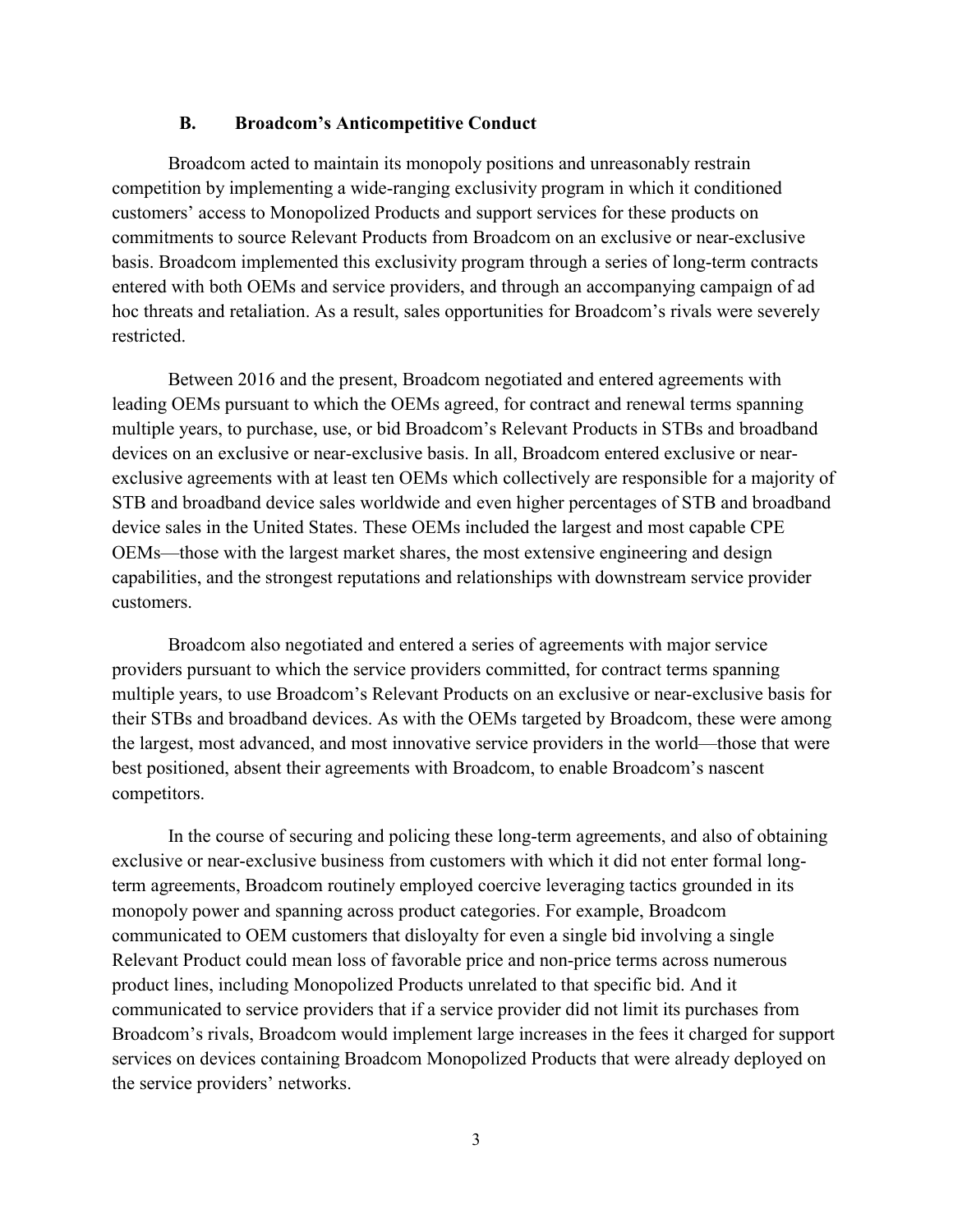## **C. Competitive Impact of Broadcom's Conduct**

Broadcom's exclusivity program weakened competitors by foreclosing them from substantial portions of the markets for Relevant Products. It raised its rivals' costs by forcing rivals competing for a design award to be prepared to compensate customers for the penalties increased prices and/or degraded terms—that Broadcom threatened to impose on the customer as to other designs and other covered products.

Broadcom's conduct deprived rivals of opportunities to work with key OEMs and service providers, thereby degrading rivals' ability to obtain scale and commercial validation, improve their engineering capabilities, offer better products to customers, and position themselves to win business in the future. As a result, rivals diverted resources away from, divested from, and/or considered exiting markets for Monopolized Products.

By foreclosing rivals from substantial sales opportunities other than through competition on the merits, Broadcom has maintained its monopoly in the markets for Monopolized Products and has unreasonably restrained competition in the markets for all Relevant Products, in each case harming price and non-price competition, reducing innovation, and reducing customer choice.

There are no legitimate procompetitive efficiencies that justify Broadcom's conduct or that outweigh the substantial anticompetitive effects thereof, and any legitimate objectives of Broadcom's conduct could have been achieved through significantly less restrictive means.

## **III. Legal Analysis**

Section 5 of the FTC Act prohibits unfair methods of competition, including agreements in restraint of trade prohibited by Section 1 of the Sherman Act and monopolization prohibited by Section 2 of the Sherman Act.<sup>[3](#page-3-0)</sup> Under Section 1, a plaintiff must show (1) concerted action that (2) unreasonably restrains competition. [4](#page-3-1) A Section 2 monopolization offense requires proof of "(1) the possession of monopoly power in the relevant market and (2) the willful acquisition or maintenance of that power as distinguished from growth or development as a consequence of superior product, business acumen or historic accident."<sup>[5](#page-3-2)</sup>

# **A. Monopolization and Restraint of Trade as to Monopolized Products**

An exclusive dealing arrangement is "an agreement in which a buyer agrees to purchase certain goods or services only from a particular seller for a certain period of time."[6](#page-3-3) Exclusivity

<span id="page-3-0"></span> <sup>3</sup> 15 U.S.C. § 45; *see, e.g.*, *FTC v. Cement Inst.*, 333 U.S. 683, 693–94 (1948).

<span id="page-3-1"></span><sup>4</sup> 15 U.S.C. § 1; *see, e.g.*, *Arizona v. Maricopa County Med. Soc.*, 457 U.S. 332, 342–43, (1982).

<span id="page-3-2"></span><sup>5</sup> *In re McWane, Inc.*, No. 9351, 2014 WL 556261, at \*11 (F.T.C. Jan. 30, 2014), *aff'd*, 783 F.3d 814 (11th Cir.

<sup>2015)</sup> (quoting *United States v. Grinnell Corp.*, 384 U.S. 563, 570–71 (1966)); 15 U.S.C. § 2.

<span id="page-3-3"></span><sup>6</sup> *ZF Meritor v. Eaton Corp.*, 696 F.3d 254, 270 (3d Cir. 2012).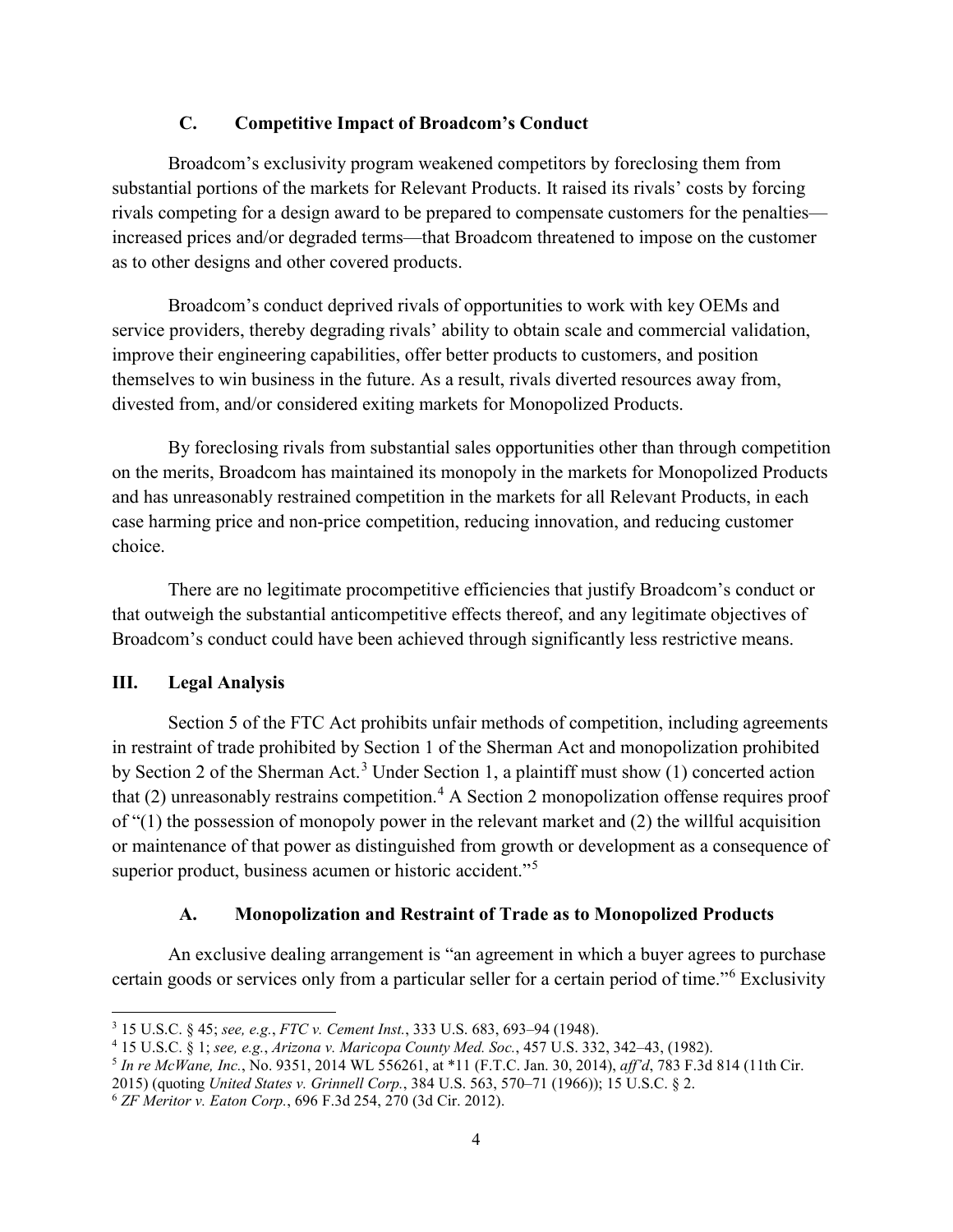need not be expressly defined by a written contract, but can also be identified by "look[ing] past the terms of the contract to ascertain the relationship between the parties and the effect of the agreement in the real world."<sup>[7](#page-4-0)</sup> No single contract needs to require  $100\%$  exclusivity.<sup>[8](#page-4-1)</sup> The assessment must look beyond "formalistic distinctions" and focus on "market realities."<sup>[9](#page-4-2)</sup>

Exclusive dealing may be unlawful where it enables a firm to maintain or enhance monopoly or market power by impairing the ability of rivals to grow into effective competitors or by depriving customers of the ability to make a meaningful choice.<sup>[10](#page-4-3)</sup> Of particular relevance is whether exclusive dealing has "foreclose[d] competition in such a substantial share of the relevant market so as to adversely affect competition."[11](#page-4-4) Exclusive dealing may violate Section 1 or Section 2 of the Sherman Act, but is "of special concern when imposed by a monopolist."[12](#page-4-5) Thus, a Section 2 exclusive dealing claim typically requires a greater degree of market power, but a lesser degree of market foreclosure, than an exclusive dealing claim under Section 1.<sup>[13](#page-4-6)</sup>

The factual allegations in the complaint support a finding of exclusive dealing as to the Monopolized Products in violation of Sections 1 and 2 of the Sherman Act. Broadcom has monopoly power in the sale of these products, as demonstrated by both direct and indirect evidence, including high shares of markets with significant entry barriers. And Broadcom has engaged in exclusive dealing with OEMs and service providers through both formal agreements that bar purchases of Monopolized Products from a Broadcom rival and ad hoc threats of retaliation if a customer purchases from a Broadcom rival. Broadcom's exclusive deals foreclosed substantial and competitively important portions of the markets for Monopolized Products, weakening rivals, harming competition, maintaining Broadcom's monopoly position, and resulting in reduced customer choice, higher prices, and less innovation in markets for Monopolized Products.

### **B. Restraint of Trade as to Related Products**

In addition to harming competition in the markets for Monopolized Products, Broadcom leveraged its monopoly power in the markets for Monopolized Products to foreclose rivals and harm competition in the markets for Related Products. As it involves the interaction of two or more markets, the conduct is appropriately analyzed with reference to tying precedent. To

<span id="page-4-0"></span> <sup>7</sup> *Id.* (cleaned up) (noting also that "de facto exclusive dealing claims are cognizable under the antitrust laws."); *see also Tampa Elec. Co. v. Nashville Coal Co.*, 365 U.S. 320, 326 (1961) (exclusive dealing principles apply not only to contracts that expressly require exclusivity, but also to those that have the "practical effect" of inducing a customer to purchase exclusively from a dominant seller).

<span id="page-4-1"></span><sup>8</sup> *ZF Meritor*, 696 F.3d at 270; *see also Eastman Kodak Co. v. Image Tech. Servs., Inc.*, 504 U.S. 451, 466–67 (1992) ("Legal presumptions that rest on formalistic distinctions rather than actual market realities are generally disfavored in antitrust law.").

<span id="page-4-2"></span><sup>9</sup> *Eastman Kodak*, 504 U.S. at 466.

<span id="page-4-3"></span><sup>10</sup> *See, e.g.*, *In re McWane*, 2014 WL 556261 at \*19, 28.

<span id="page-4-4"></span><sup>11</sup> *ZF Meritor,* 696 F.3d at 270; *see also McWane*, 783 F.3d at 835.

<span id="page-4-5"></span><sup>12</sup> *ZF Meritor*, 696 F.3d at 271.

<span id="page-4-6"></span><sup>13</sup> *See, e.g.*, *United States v. Microsoft Corp.*, 253 F.3d 34, 69–70 (D.C. Cir. 2001).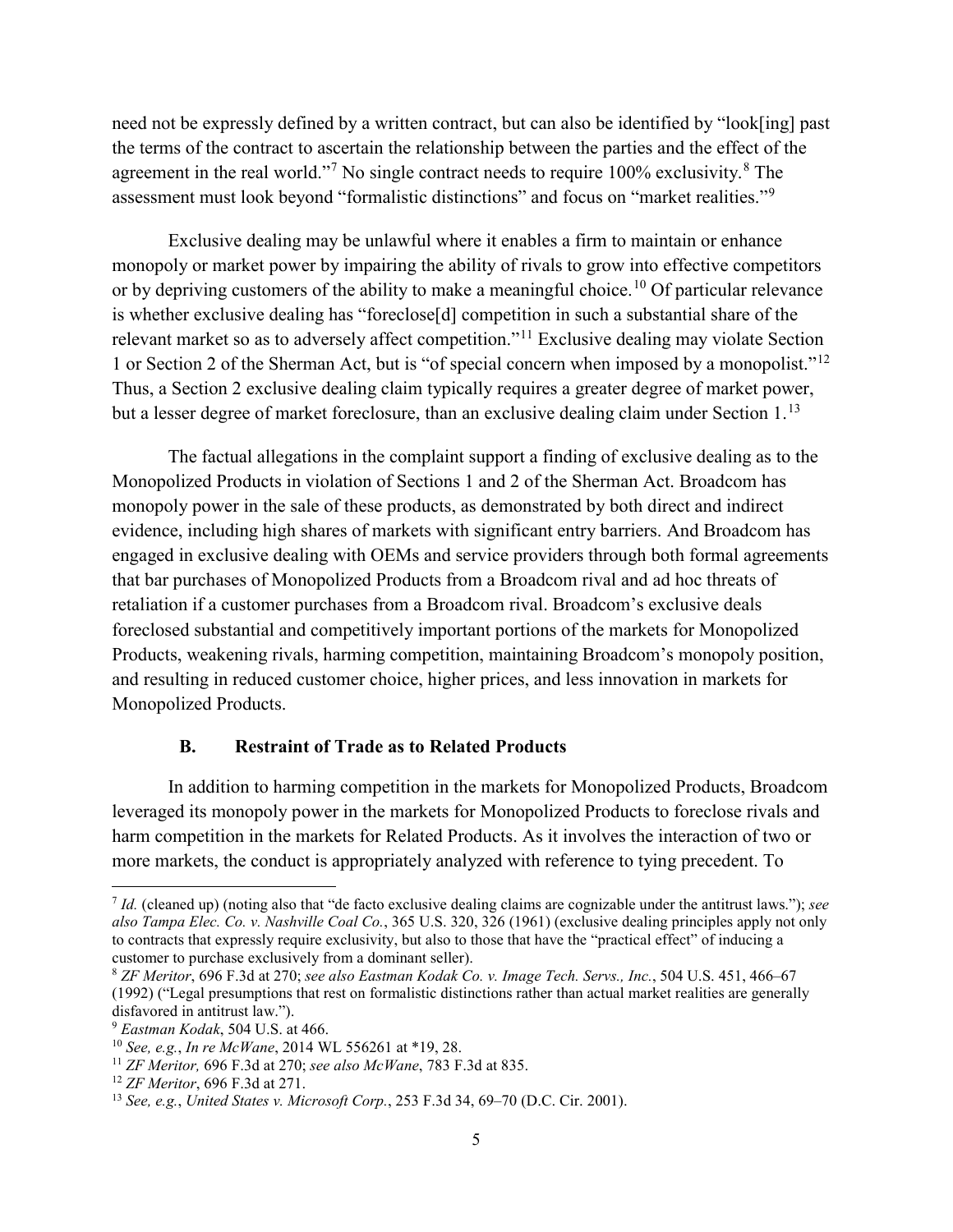demonstrate tying in violation of Section 1, a plaintiff must show (1) separate markets for the tying and tied products; (2) defendant's market power in the tying market; (3) the existence of a tie, and (4) that the arrangement forecloses a substantial volume of interstate commerce in the market for the tied product.<sup>[14](#page-5-0)</sup> Coercion, or "the seller's exploitation of its control over the tying product to force the buyer into the purchase of a tied product that the buyer either did not want at all, or might have preferred to purchase elsewhere on different terms,"[15](#page-5-1) is a key element in showing the existence of a tie, and can be shown using direct or circumstantial evidence.<sup>[16](#page-5-2)</sup> Such coercion need not take the form of a threat to completely withhold the tying product; a tie may also exist where the seller offers the tying product on such terms that, under the circumstances, accepting the tying and tied products together is the only viable economic option for the buyer.<sup>[17](#page-5-3)</sup> Finally, harm is particularly likely when the tied markets are concentrated and the tie results in substantial foreclosure in these markets.<sup>[18](#page-5-4)</sup>

The factual allegations in the complaint support a finding of a violation of Section 1 of the Sherman Act as to the Related Products. Broadcom placed conditions on the supply and service terms associated with the Monopolized Products so as to coerce customers to source Related Products exclusively or nearly-exclusively from Broadcom. The cross-conditionality was employed in the negotiation and enforcement of relevant formal agreements and was also present in Broadcom's ad hoc threats of retaliation. As with the Monopolized Products, Broadcom's conduct has foreclosed substantial and competitively important portions of the concentrated markets for Related Products, weakening rivals, harming competition, and resulting in reduced customer choice, higher prices, and less innovation in markets for Related Products.

### **IV. The Proposed Order**

The proposed order seeks to remedy Broadcom's anticompetitive conduct through three primary prohibitions. A core concept of the order is what is termed a "majority share requirement," referring to a requirement that a customer purchase more than 50% of the customer's requirements of a given product come from Broadcom. First, the order prohibits Broadcom from entering into majority share requirements for any Monopolized Product. Second, the order prohibits Broadcom from conditioning access to Monopolized Products on a

<span id="page-5-0"></span> <sup>14</sup> *See, e.g.*, *Eastman Kodak Co. v. Image Technical Servs., Inc.*, 504 U.S. 451, 461-62 (1992) (quoting *N. Pac. R. Co. v. United States*, 356 U.S. 1, 5-6 (1958) and *Fortner Enters., Inc. v. United States Steel Corp*, 394 U.S. 495, 503 (1969)); *United States v. Microsoft*, 253 F.3d 34, 85, 87 (D.C. Cir. 2001) ("[t]he core concern is that tying prevents goods from competing directly for consumer choice on their merits"); *Tic-X-Press v. Omni Promotions Co.*, 815 F.2d 1407, 1414 (11th Cir. 1987); *see also Viamedia, Inc. v. Comcast Corp.,* 951 F.3d 429, 468 (7th Cir. 2020); *In re Sandoz Pharms. Corp.*, 115 F.T.C. 625, 629–30 (1992).

<span id="page-5-1"></span><sup>15</sup> *Jefferson Par. Hosp. Dist. No. 2 v. Hyde*, 466 U.S. 2, 12 (1984).

<span id="page-5-2"></span><sup>16</sup> *See, e.g., Tic-X-Press*, 815 F.2d at 1418.

<span id="page-5-3"></span><sup>17</sup> *See, e.g.*, *United Shoe Mach. Corp. v. United States*, 258 U.S. 451, 464 (1922); *Viamedia*, 951 F.3d at 470–72.

<span id="page-5-4"></span><sup>18</sup> *See, e.g.*, Areeda & Hovenkamp, Antitrust Law ¶ 1729; *see also* Einer Elhauge*, Tying, Bundled Discounts, and the Death of the Single Monopoly Profit Theory,* 123 Harv. L. Rev. 397, 413 (2009).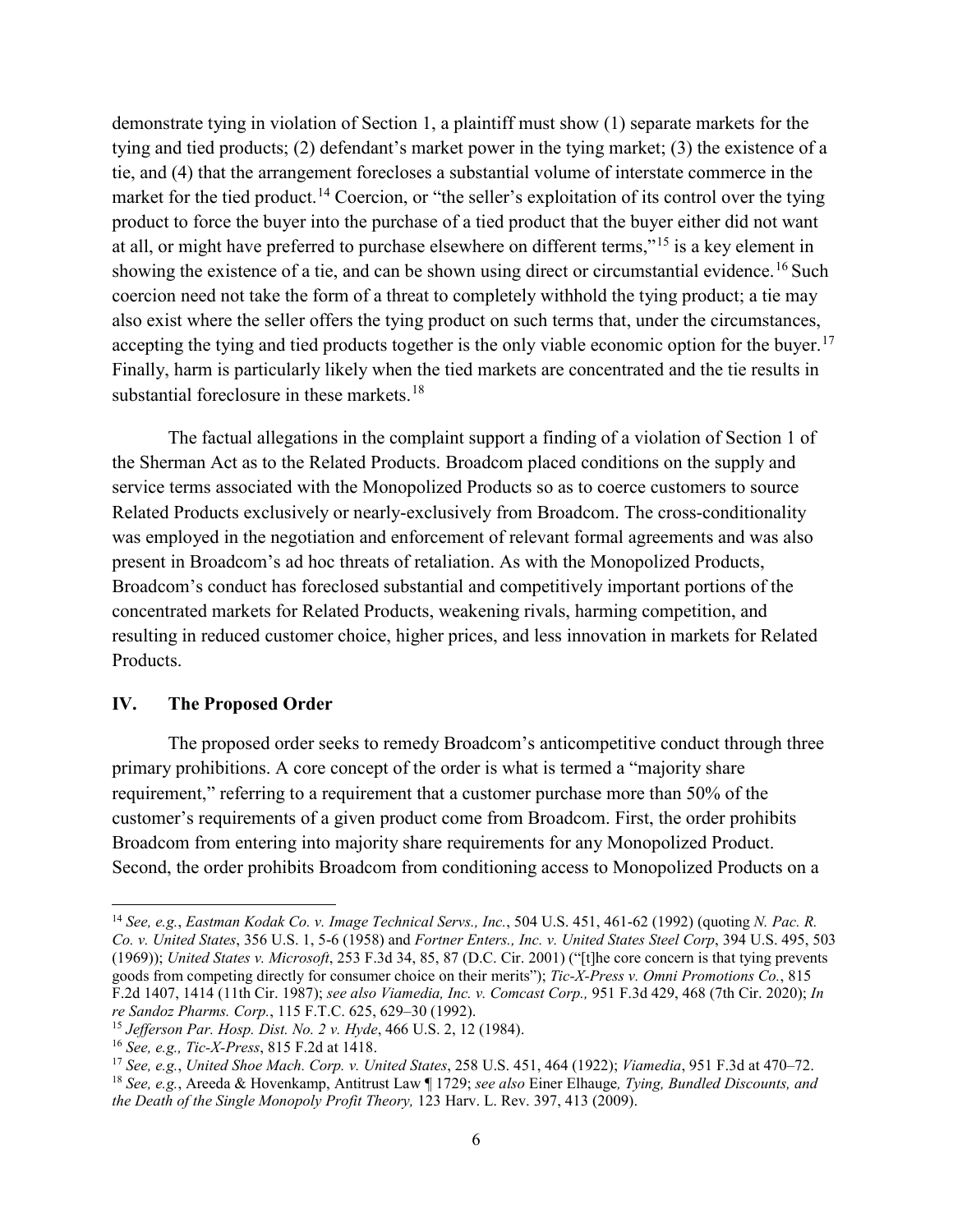customer's agreeing to a majority share requirement for specified Related Products. Third, the order prohibits Broadcom from retaliating against a customer that refuses a prohibited majority share requirement or that purchases products from a competitor of Broadcom.

Paragraph I of the proposed order defines the key terms used in the order.

Paragraph II.A. of the proposed order prohibits Broadcom from imposing a majority share requirement on a customer's purchases of any Monopolized Product. This provision is designed to end Broadcom's exclusive dealing practices in the markets for Monopolized Products and to enable the emergence of effective competition in those markets. The prohibition applies to sales of Monopolized Products to OEMs and to U.S. service providers. The proposed order specifically includes prohibitions on Broadcom (1) conditioning the sale of a Monopolized Product on a majority share requirement for that product, (2) conditioning price terms, or non-price terms such as delivery or support terms, for a Monopolized Product on a majority share requirement for that product, (3) conditioning other payments on a majority share requirement for a Monopolized Product, or (4) providing certain types of retroactive rebates for a Monopolized Product in exchange for a majority share requirement.

The prohibitions in Paragraph II.A. are qualified by a number of provisos designed to assure that the order does not bar Broadcom from competing on the merits. The first proviso clarifies that the order does not prohibit Broadcom from fulfilling orders from a customer that, over time, chooses to purchase more than 50% of its requirements from Broadcom, provided that such purchases are not pursuant to a majority share requirement prohibited by the order. The second proviso clarifies that a customer's mere designation of Broadcom as an "authorized" or "preferred" provider does not alone establish a violation of the order. The third proviso clarifies that the order does not prohibit non-retroactive volume discounts. The fourth proviso allows Broadcom, in narrow circumstances, to enter into a majority share requirement in connection with a particular request for proposal (RFP). The proviso provides that Broadcom may agree to a single-source term in connection with an RFP covering a single device model (or a single device model and certain limited derivatives thereof) if the customer structures the RFP in this way. (In contrast, if a customer chooses to structure an RFP to split component supply for a particular device among multiple suppliers, Broadcom may not thwart this by insisting on exclusivity.) The fifth proviso enables Broadcom, in specified conditions, to agree to exclusivity terms with a customer to incent Broadcom to continue producing a product beyond its ordinarycourse end of life.

Paragraph II.B of the proposed order prohibits Broadcom from using its monopoly power in a Monopolized Product to impose majority share requirements for other Monopolized Products or Related Products.

Paragraph II.C of the order prohibits Broadcom from retaliating against a customer for